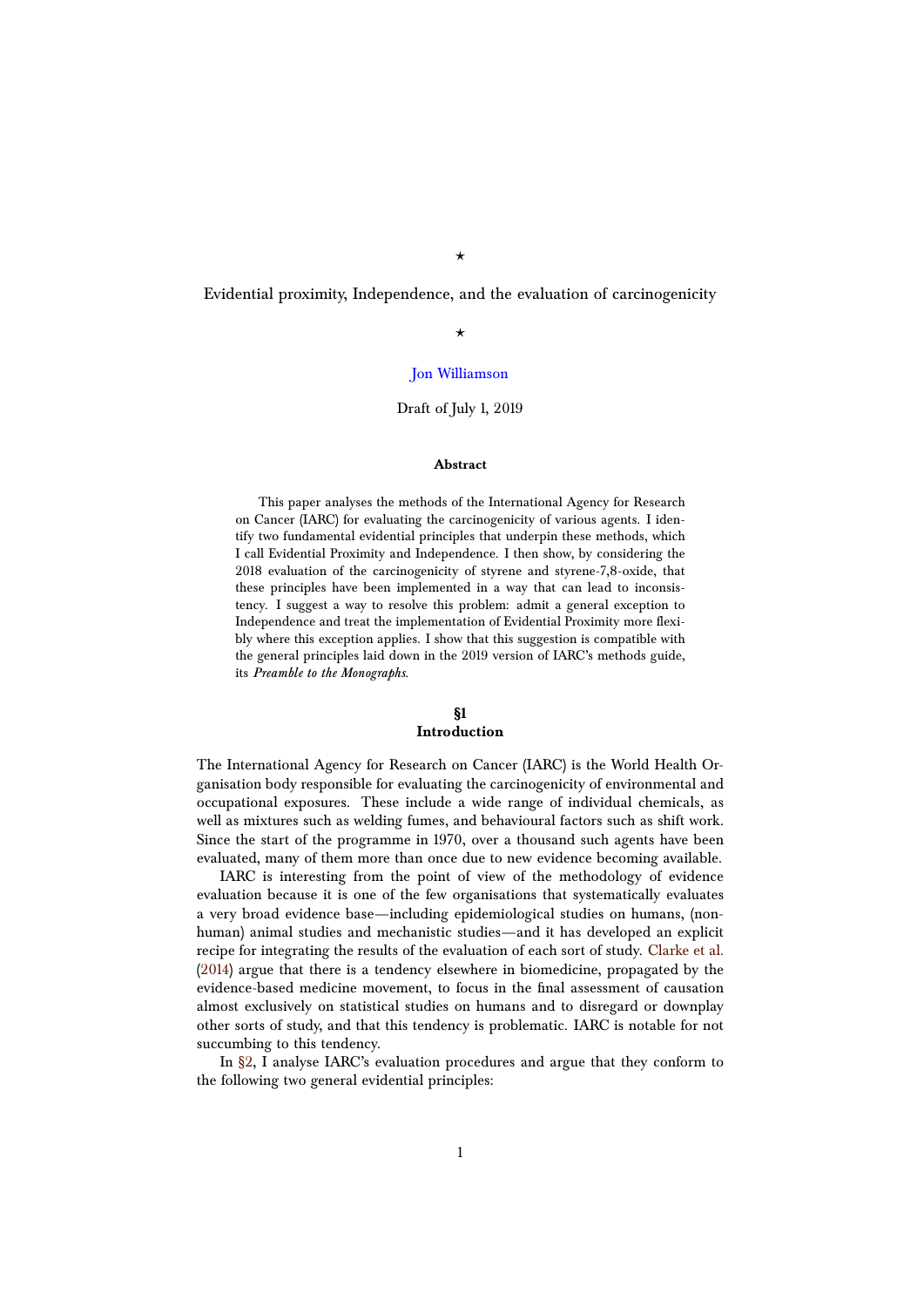- *Evidential Proximity.* Studies on populations closer to the population of interest carry more weight than studies on more remote populations, *ceteris paribus*.
- *Independence.* Each agent is assessed solely on the basis of evidence specific to that agent.

While these epistemological principles are well motivated, I shall show in [§3](#page-6-0) with reference to the 2018 evaluations of styrene and styrene-7,8-oxide that the way they are currently implemented in IARC procedure can in principle lead to inconsistent assessments of carcinogenicity. In [§4](#page-6-1) I propose improvements to the procedure that would avoid this source of error. Finally, in  $\S5$ , I show that these suggestions are compatible with IARC's new (2019) articulation of its general principles for evaluating carcinogenicity [\(IARC,](#page-11-1) [2019\)](#page-11-1). Thus the proposal is for changes to the implementation of the general principles, rather than to the general principles themselves.<sup>[1](#page-1-1)</sup>

### **§2 Evidential principles underlying IARC's methods**

<span id="page-1-0"></span>IARC's goal is to determine *whether* the agent in question is a cause of cancer and the sites within the body where cancers occur, not the *extent* to which the agent causes cancer. This is called determining 'cancer hazard' rather than 'cancer risk'. The rationale for this focus is that exposure to the agent in question varies geographically and over time, and so cancer risk varies. It is left up to individual governments to determine whether to restrict an agent whose carcinogenicity is established or likely. This decision typically depends not only on cancer hazard, but the assessment of local risk, the impact on local businesses and, alas, on the influence of industries which sell or propagate the agent in question.

IARC is interesting from the point of view of the methodology of evidence evaluation because it is one of the few organisations that has a detailed procedure for systematically evaluating mechanistic evidence.

[Clarke et al.](#page-11-0) [\(2014,](#page-11-0) §1) argue that in recent decades there has been a widespread tendency in biomedicine—promoted by the evidence-based medicine movement to focus on evaluating clinical and epidemiological studies and to disregard or downplay other sources of evidence, such as expert opinion, basic science and mechanistic studies. A clinical or epidemiological study for the claim that *A* is a cause of *B* in a target population of interest measures the incidence of *A* and *B* in populations close to the target population, together with possible confounding factors which might explain away an observed correlation between *A* and *B*. When evaluating medicines, randomised studies are common. In the assessment of environmental and occupational exposures, however, it is normally only feasible to conduct *observational* studies on populations close to the target population, for ethical reasons; experimental studies remain ethically permissible in populations involving animal models, which are somewhat remote from the target human population. Clinical and epidemiological studies help to determine *whether A* causes *B*, not *how A* causes *B*. Mechanistic studies, in contrast, seek to elucidate features of the mechanism by which *A* might cause *B*.

<span id="page-1-1"></span> $^{1}$ I should emphasise that the focus of this paper is on methodology; I do not criticise any particular past assessment of carcinogenicity.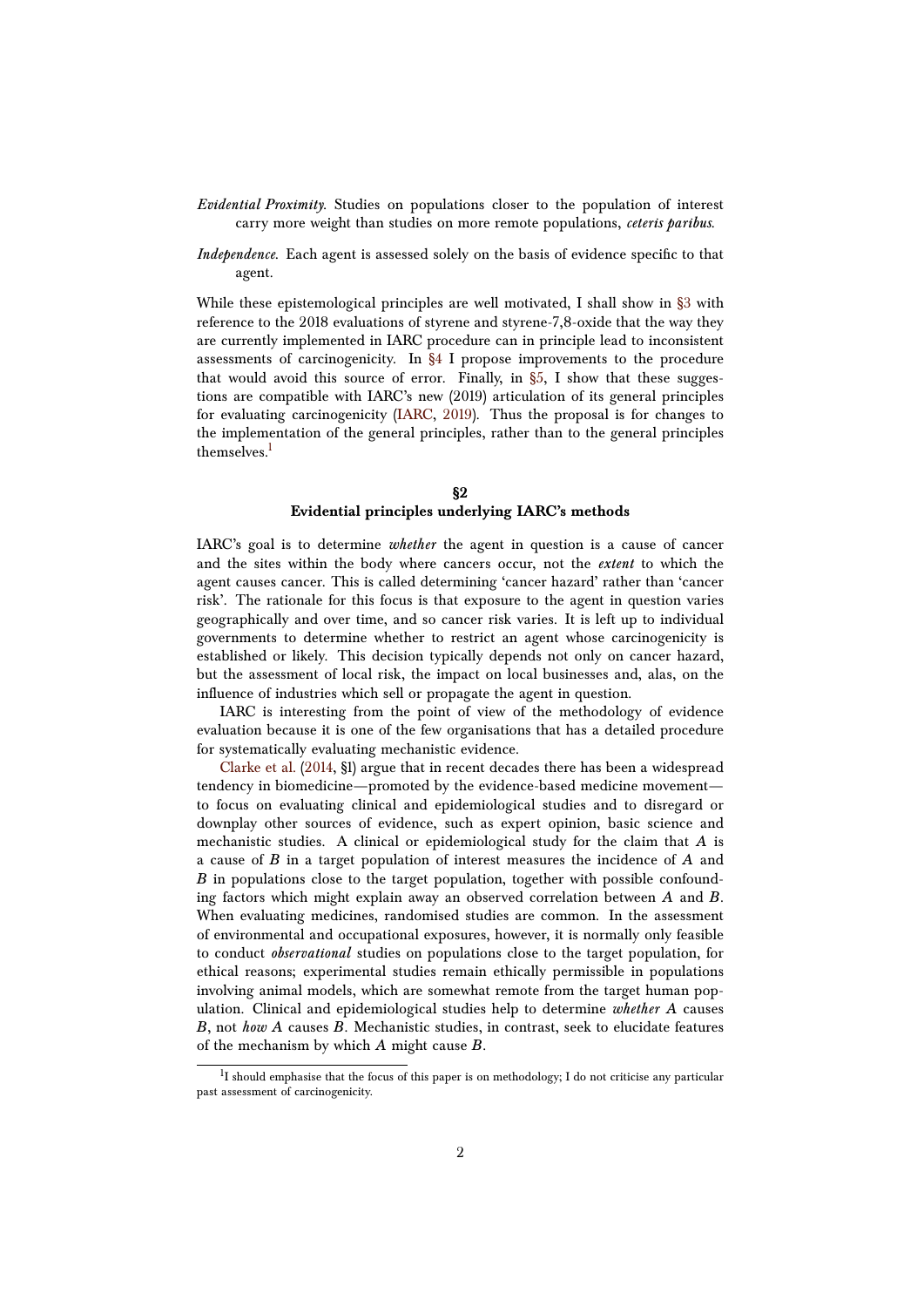

<span id="page-2-0"></span>Figure 1: Evidential relationships for evaluating a causal claim [\(Williamson,](#page-12-0) [2018\)](#page-12-0).

The tendency to disregard or downplay mechanistic studies may be attributable to the fallacious inference that mechanistic studies help to determine *how*, not *whether*, *A* causes *B*. In fact, mechanistic studies can be crucial to the evaluation of whether *A* causes *B*. Fig. [1,](#page-2-0) from [Williamson](#page-12-0) [\(2018\)](#page-12-0), provides a conceptualisation of the problem that explains why this is the case. As is well recognised, correlation is insufficient for causation. What distinguishes a causal connection from other explanations of a correlation, such as confounding, bias or chance, is the existence of a mechanism linking *A* to *B* which explains instances of *B* in terms of *A* and which can account for the extent of the observed correlation. Accordingly, to establish that *A* is a cause of *B* one needs to establish not only that *A* is correlated with *B* but also that there exists some mechanism of action [\(Russo and Williamson,](#page-11-2) [2007\)](#page-11-2). Clinical or epidemiological studies are the primary means of confirming a correlation in biomedicine; this channel of confirmation is labelled  $C_1$  in Fig. [1.](#page-2-0) Clinical and epidemiological studies can also, in the right circumstances, establish the existence of a mechanism  $(C_2)$ : if sufficiently many studies consistently observe a large enough correlation, and their study designs are of sufficiently high quality, then one may be able to rule out non-causal explanations of the correlation, such as confounding, bias and chance, and infer that there must be some mechanism that gives rise to the correlation, even if the details of the mechanism remain unknown. However, another way to confirm the existence of a mechanism of action involves finding key features of that mechanism  $(M_2)$ , and these features are in turn confirmed by mechanistic studies  $(M_1)$ . In addition, features of the mechanism can also confirm the existence of a correlation  $(M_3)$ . However, clinical and epidemiological studies, where they exist, are usually more informative in this regard.

Returning to the evaluation of carcinogenicity, epidemiological studies often fail on their own to provide conclusive evidence of carcinogenicity along the *C* channels. This leaves room for mechanistic studies to influence the overall evaluation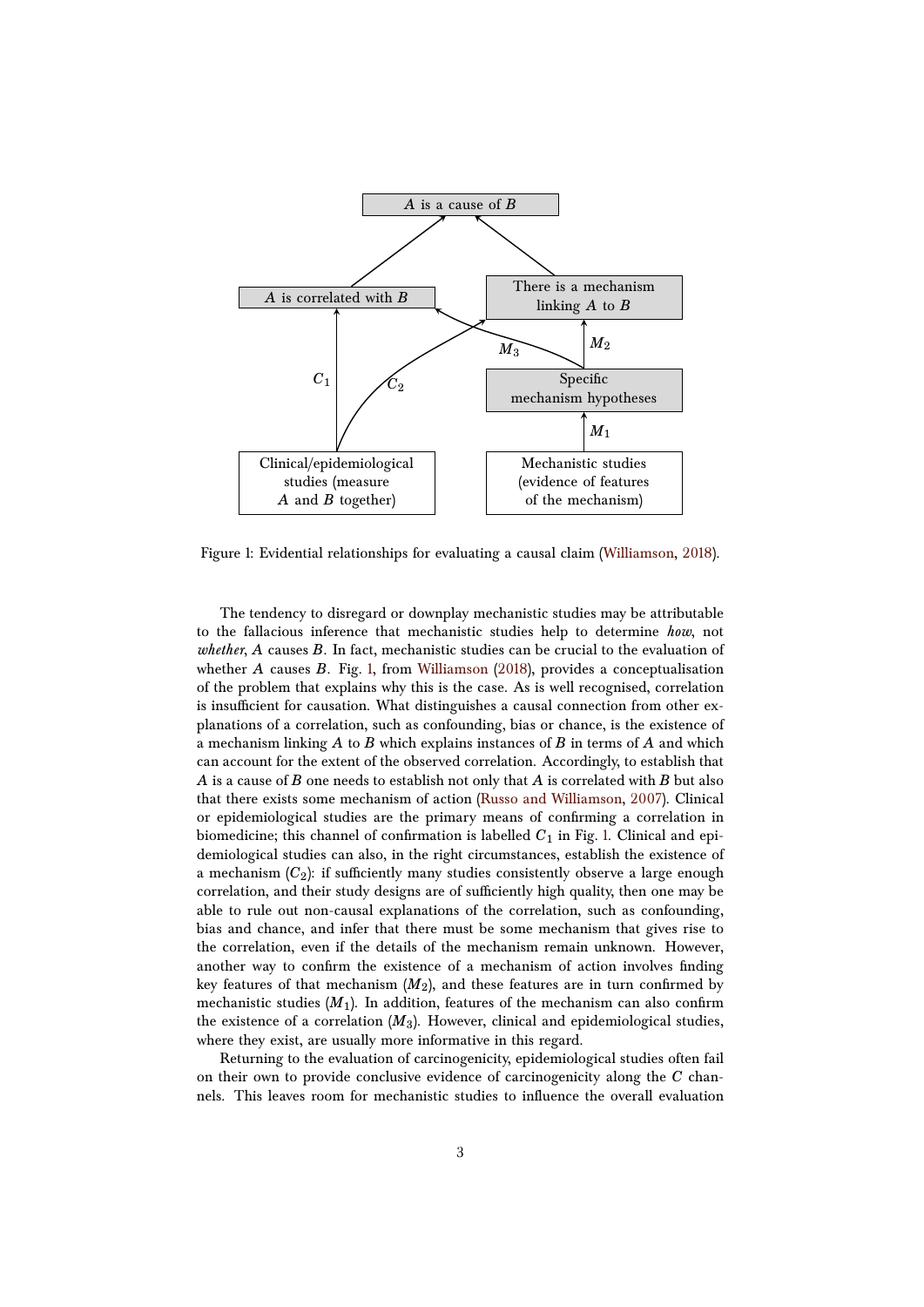

<span id="page-3-0"></span>Figure 2: IARC's use of human and animal studies, as of 2018 ([http://](http://monographs.iarc.fr/ENG/Publications/Evaluations.pdf) [monographs.iarc.fr/ENG/Publications/Evaluations.pdf](http://monographs.iarc.fr/ENG/Publications/Evaluations.pdf)).

along the *M* channels. In several cases, IARC's preliminary evaluation of carcinogenicity, formed on the basis of human and animal studies, has been upgraded by confirmatory evidence from mechanistic studies—this happened in the case of benzo[a]pyrene for example [\(IARC,](#page-11-3) [2012,](#page-11-3) pp. 111–144). In other cases, the preliminary evaluation of carcinogenicity has been downgraded by disconfirming evidence from mechanistic studies—this happened in the case of *d*-limonene for example [\(IARC,](#page-11-4) [1999,](#page-11-4) pp. 3017–327).

IARC's procedure is constantly evolving. The 'Preamble' to IARC's monographs on carcinogenicity encodes the general principles of its procedure, but long periods pass between revisions of this document and the way in which the general principles are implemented can change more rapidly. [IARC](#page-11-5) [\(2006\)](#page-11-5) recorded the general principles as of 2006 and this version of the Preamble was in use until 2019, when revisions were captured in a new version of the Preamble, [IARC](#page-11-1) [\(2019\)](#page-11-1). This paper is particularly concerned with some agents evaluated in 2018, and the methods in use at that evaluation can be summarised as follows. First, assessments of human and animal studies are used to form a preliminary evaluation of carcinogenicity. Fig. [2](#page-3-0) explains this evaluation. Carcinogenicity is evaluated on the following scale: 1 (the agent is carcinogenic to humans), 2A (it is probably carcinogenic to humans), 2B (it is possibly carcinogenic to humans), 3 (it is not classifiable as to its carcinogenicity to humans), 4 (it is probably not carcinogenic to humans). Human and animal studies are assessed on the following scale: sufficient (causation is established), limited (minor limitations to the evidence), inadequate (major limitations to the evidence), ESLC (evidence suggesting lack of carcinogenicity). For instance, inadequate studies in humans and sufficient studies in animals would yield a preliminary rating of *possibly carcinogenic*, 2B. Next, mechanistic studies are taken into account, and this can lead to the preliminary rating being upgraded or downgraded, as explained in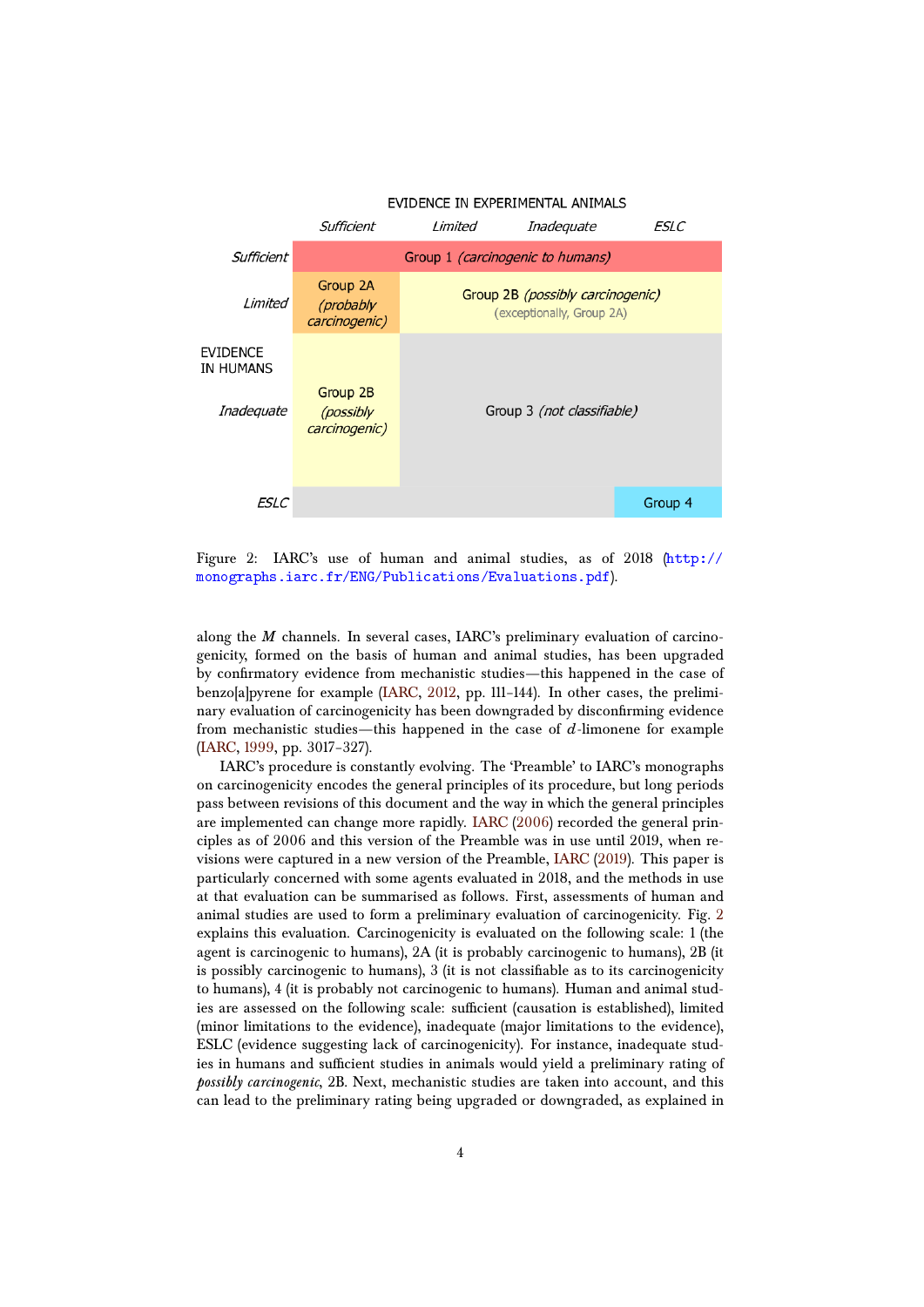

<span id="page-4-0"></span>Figure 3: IARC's use of mechanistic studies and other considerations to upgrade and downgrade evaluations, as of 2018  $(\text{http://monographs.iarc.fr/})$  $(\text{http://monographs.iarc.fr/})$  $(\text{http://monographs.iarc.fr/})$ [ENG/Publications/Evaluations.pdf](http://monographs.iarc.fr/ENG/Publications/Evaluations.pdf)).

Fig. [3.](#page-4-0) The mechanistic studies are rated as strong, moderate or weak according to how strongly they confirm ten standard specific mechanistic hypotheses, called the 'ten key characteristics of carcinogens' [\(Smith et al.,](#page-11-6) [2016\)](#page-11-6), e.g., the hypothesis that the agent is genotoxic, or the hypothesis that it is electrophilic. Then an assessment is made as to whether a hypothesised mechanism is likely to be operative in humans. If it is, an upgrade of the preliminary evaluation may be possible—e.g., from 2B to 2A. On the other hand if there is evidence that the mechanism does not operate in humans then a downgrade is possible, as happened with *d*-limonene.

Fig. [2](#page-3-0) and Fig. [3](#page-4-0) support the following observations. First, evidence in humans is treated as more decisive than evidence in animals. Evidence in humans graded as 'sufficient' is enough to establish carcinogenicity, for instance. Second, mechanistic studies have a relatively minor influence. For example 'sufficient' evidence in animals is normally enough for a 2B rating, but mechanistic evidence on its own, without any evidence from humans or animals, would not yield anything more than 3 (unclassifiable).

One thing that is not apparent from these tables, but is set out more clearly in IARC's Preamble, and is clear in discussions of the working group that considers mechanistic studies, is that the mechanistic studies themselves have varying influence. [IARC](#page-11-5) [\(2006,](#page-11-5) p. 21) note that, 'the strongest indications that a particular mechanism operates in humans derive from data on human or biological specimens obtained from exposed humans.' In fact, *in vivo* studies in exposed humans carry most weight, *ceteris paribus*, followed by *ex vivo* studies (where specimens are extracted from exposed humans for experimentation and analysis), then *in vitro* studies on human cells, then *in vivo* studies in mammals, with higher weight given to studies involving studies mechanistically closer to humans, followed by studies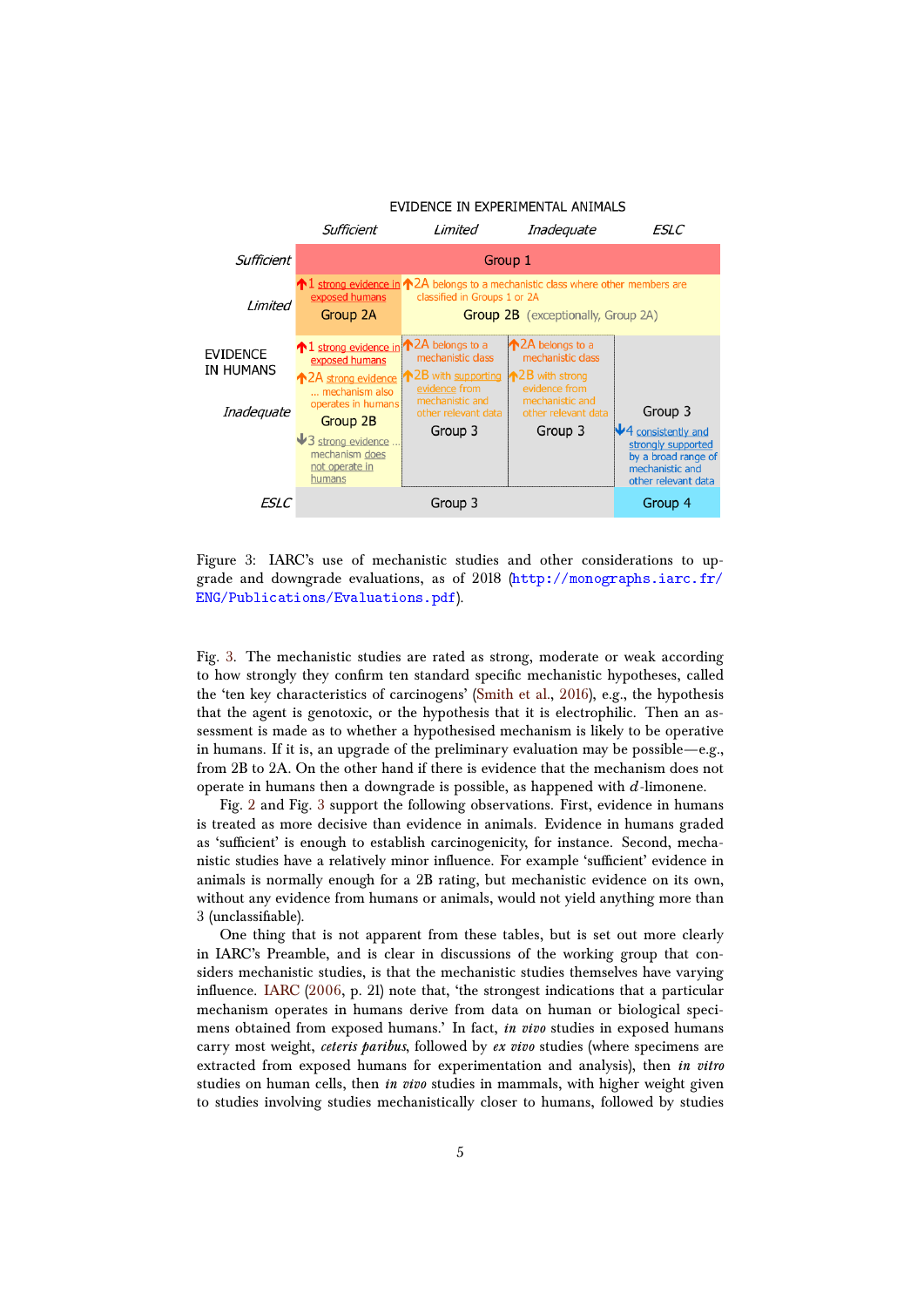on non-mammals and model organisms, followed by studies involving toxicokinetic and pharmacokinetic models (which are mathematical models).

Arguably, then, IARC's procedures can be said to conform to the following evidential principle. When assessing whether a causal claim holds of a population of interest,

*Evidential Proximity.* Studies on populations closer to the population of interest carry more weight than studies on more remote populations, *ceteris paribus*.

IARC are interested in causes of cancer in humans, so the population of interest is the population of humans. Here I take it that one population is close to another if it is mechanistically close: if the mechanisms that are relevant to the causal claim are similar. Now, two mechanisms can be said to be similar when key features of the mechanisms (i.e., key entities, activities and structural features) are similar (i.e., are similar enough for one to be able to infer that the mechanisms as a whole have a similar function). The *ceteris paribus* condition ensures that high quality studies on a more remote population can, in the right circumstances, have more weight than poor quality studies on a closer population. One can justify Evidential Proximity by observing that mechanistic similarity is required to successfully extrapolate a causal claim from one population to another [\(Steel,](#page-12-1) [2008;](#page-12-1) [Parkkinen and Williamson,](#page-11-7) [2017\)](#page-11-7). *Ceteris paribus*, results of studies are more likely to extrapolate to humans the closer the mechanisms of action in the study are to those operational in humans.

A second principle is apparent from IARC's protocol.<sup>[2](#page-5-0)</sup> With one kind of exception, discussed below, each agent is assessed on its own merits:

#### *Independence.* Each agent is assessed solely on the basis of evidence specific to that agent.

The evidence specific to an agent includes human and animal studies that investigate exposure to that agent, as well as mechanistic studies that shed light on features of mechanisms involving that agent. The Independence principle ensures that the evidence base relevant to one agent is evaluated independently of the evaluations of other agents. A particular study may investigate two agents and may feature in the evidence base of each agent. However, the two evidence bases are then evaluated independently: the evidence base for one agent *screens off* the evaluation of the other. Independence accords well with Evidential Proximity. Studies of the carcinogenicity of other agents are somewhat remote from the question of whether the agent under investigation is carcinogenic, because different mechanisms are likely to operate, so the evaluations of the other agents should not influence that of the agent in question, given its evidence base. There is one exception to the Independence principle that is embedded in IARC procedure. This the case when the agent being evaluated is in a class of agents which have the same mechanism of carcinogenicity and some of which have been previously classified as carcinogenic or probably carcinogenic. In that case, we see in Fig. [3](#page-4-0) that these previous evaluations can make a difference: the rating of the agent can be upgraded from 2B to 2A.

<span id="page-5-0"></span> $^{2}$ As with Evidential Proximity, this principle is not exclusive to IARC. Arguably, the Independence principle is embedded in all evaluations made on the basis of systematic review. A review protocol excludes from consideration studies and evaluations that are not specific to the causal relationship under investigation.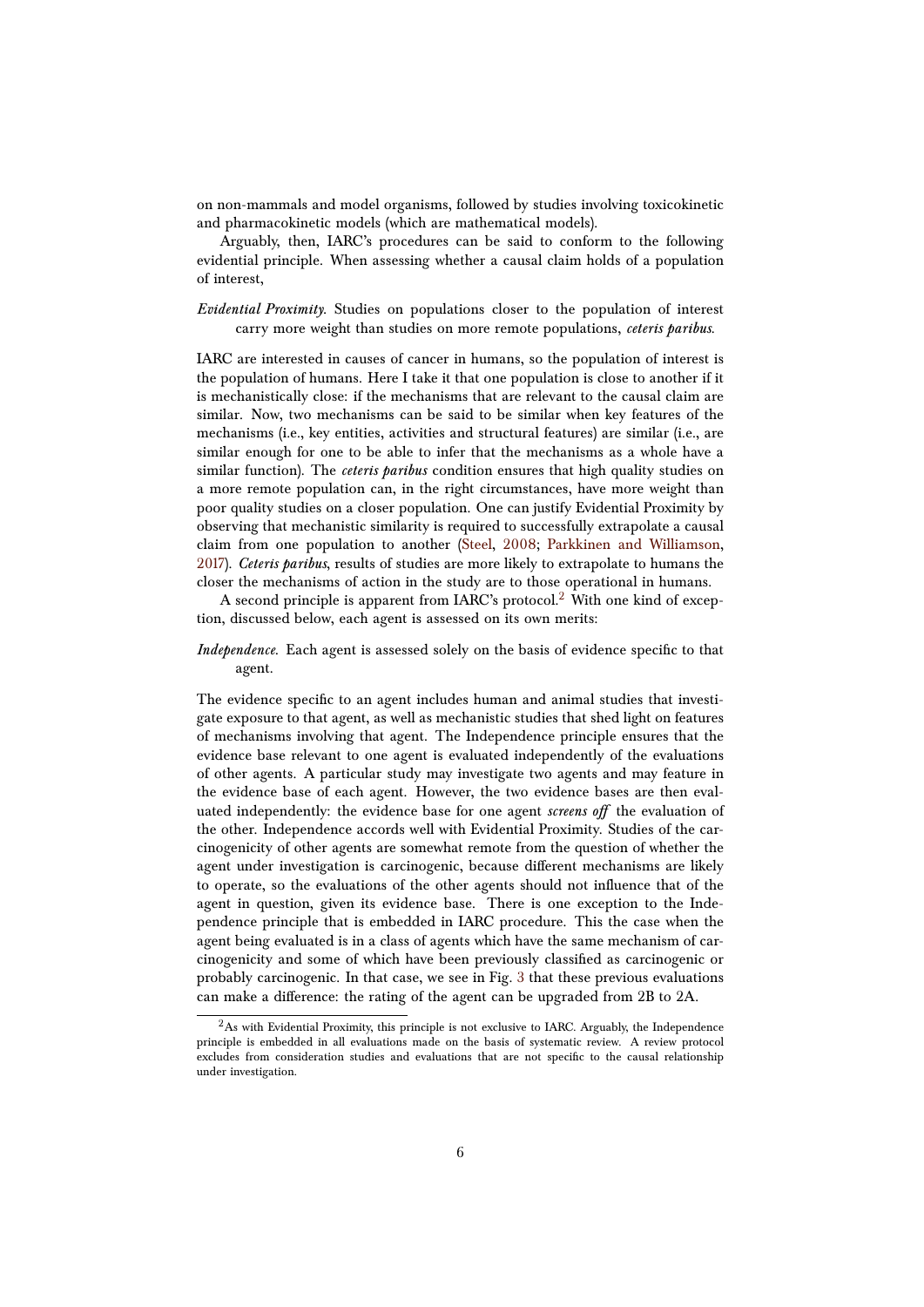### **§3 A problem case: Styrene and styrene-7,8-oxide**

<span id="page-6-0"></span>IARC has evaluated the carcinogenicity of styrene and styrene-7,8-oxide three times each, most recently in March 2018 [\(IARC,](#page-11-8) [2018\)](#page-11-8). The 2018 evaluation of these agents is interesting because it suggests a problematic case for IARC procedure.

Styrene is a colourless volatile liquid, produced mainly in East Asia, and used in the production of polystyrene and other compounds that feature in a diverse range of goods, including LEGO blocks, boats and wind-turbine blades. Styrene is inhaled in tobacco smoke, air pollution, from food packaging materials and in the manufacturing process. In the recent evaluation, human evidence was judged *limited* but the animal evidence was deemed *sufficient*. This combination leads to a preliminary overall classification of 2A (see Fig. [2\)](#page-3-0).

Styrene-7,8-oxide is a clear liquid and widely produced. It is used in epoxy resins and in compounds that are key to the production of many chemicals. Little is known about exposure other than that it is inhaled in the reinforced plastics industry. In the recent evaluation, human evidence was judged *inadequate*, but animal evidence was *sufficient*. This leads to a preliminary overall classification of 2B (Fig. [2\)](#page-3-0).

There were also a large number of mechanistic studies relevant to the ten key characteristics of carcinogens that are routinely evaluated by IARC. As we have seen, these can moderate the overall classification, by supporting the claim that there is a mechanism of action in humans. In addition, some mechanistic studies supported a further mechanistic assertion. It turns out that styrene is readily oxidised to form styrene-7,8-oxide and that by far the most plausible pathway from styrene to cancer proceeds via styrene being metabolised to this oxide. (Indeed the mechanisms working group ruled out the main alternative hypothesis: the hypothesis that carcinogenicity proceeds via metabolism of styrene to 4-vinylphenol.) The assertion, then, is this:

(A) Styrene only causes cancer, if it does at all, via the intermediary styrene-7,8 oxide.

Here is the problem. Human and animal evidence led to a preliminary rating of 2A for styrene and 2B for styrene-7,8-oxide. This classes styrene as probably carcinogenic and styrene-7,8-oxide as possibly carcinogenic but *not* probably carcinogenic. However, the probability of styrene-7,8-oxide being carcinogenic must be at least that of styrene being carcinogenic, given  $(A)$ . We have a contradiction.<sup>[3](#page-6-2)</sup>

### **§4 Proposed resolution**

<span id="page-6-1"></span>In order to avoid the possibility of contradiction in this example, one would want to reason as follows: there is inadequate evidence specific to styrene-7,8-oxide, but (A) holds and there is stronger evidence specific to styrene of its carcinogenicity,

<span id="page-6-2"></span><sup>3</sup>The concern here is that inconsistency *can* arise, not that it *did* arise in this particular evaluation. While the preliminary overall classification would have led to inconsistency, in the final evaluation of styrene and styrene-7.8-oxide mechanistic studies were deemed in each case to provide strong evidence for the existence of a mechanism of carcinogenicity in humans. This made no difference to the preliminary evaluation of styrene, which was 2A, but meant that styrene-7,8-oxide was upgraded from 2B to 2A (cf. Fig. [3\)](#page-4-0). Fortuitously, inconsistency was avoided in the final evaluation.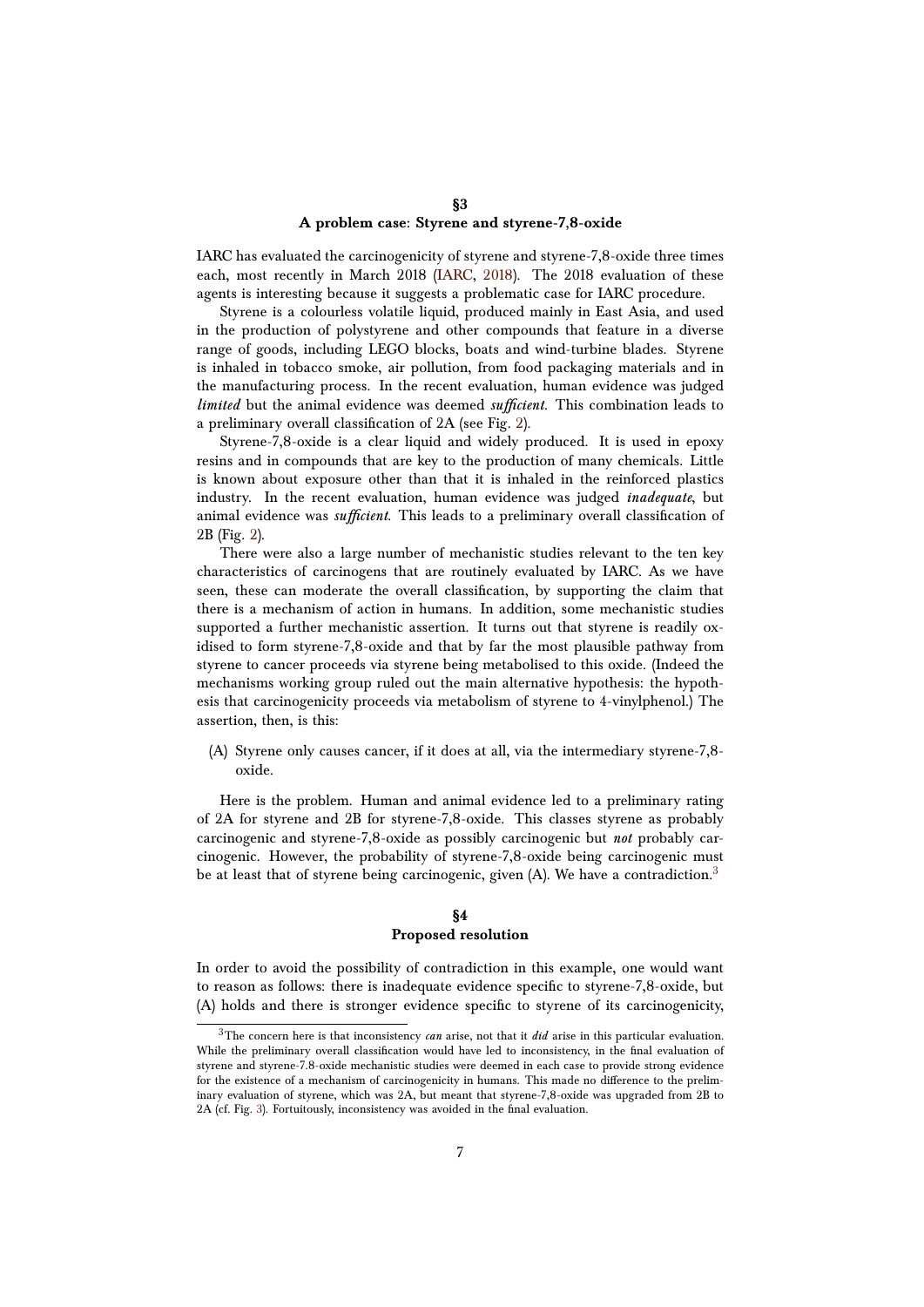hence the evaluation of styrene-7,8-oxide should be influenced by that of styrene (it should be raised from 2B to 2A). However, Independence and Evidential Proximity, as currently implemented, conspire to thwart this inference.

It is primarily Independence that ensures that one cannot upgrade the evaluation of styrene-7,8-oxide in the light of (A) and strong evidence of the carcinogenicity of styrene. This is because the evaluation of styrene is screened off from that of styrene-7,8-oxide by the evidence base specific to styrene-7,8-oxide. (Similarly, one cannot use the evaluation of styrene-7,8-oxide to downgrade the evaluation of styrene in order to ensure consistency.) Note that the one exception to Independence does not apply here: styrene and styrene-7,8-oxide are not in a class of structurally similar agents, some of which have previously been classified as carcinogens—rather, one is an intermediary along the pathway from the other to carcinogenicity.

It is not even possible for (A) on its own to influence the evaluation of styrene-7,8-oxide, given Independence as currently implemented. According to current IARC protocol, the influence of mechanistic studies is mediated by the ten key characteristics of carcinogens (unless the mechanistic class hypothesis applies). However, (A) sheds no light on any pathway from styrene-7,8-oxide to cancer, so (A) says nothing about the ten key characteristics of carcinogens, insofar as they apply to styrene-7,8-oxide. Thus not only is the evaluation of styrene screened off from that of styrene-7,8-oxide, assertion (A) itself is deemed irrelevant to the evaluation of styrene-7,8-oxide, on current IARC procedure.

Furthermore, we saw above that Evidential Proximity yields a strict hierarchy of mechanistic evidence. Indeed, IARC implements Evidential Proximity in such a way that for mechanistic studies to be evaluated as providing *strong* evidence that there is a mechanism operational in humans, there need to be convincing mechanistic studies *on humans*. However, low-level mechanistic assertions like (A), dealing with the way in which compounds are metabolised, need not to be established on the basis of (often observational) studies on humans. Often, experimental studies in the lab are the primary grounds for such claims—studies which would typically be classed by IARC as providing weak mechanistic evidence. Thus, IARC's implementation of Evidential Proximity provides no natural place for evidence in favour of (A) to influence the evaluation of carcinogenicity.

?

In order to eradicate the potential for inconsistency, one thus needs to alter the implementation of IARC's procedures. One might suggest dropping Evidential Proximity or Independence or both. However, these are both plausible principles, and there is no need to abandon either in a wholesale way. A change to the implementation of each of these principles would remedy the situation.

First, the implementation of Independence must change. The evidence base specific to styrene-7,8-oxide included human and animal studies—which on their own were rather inconclusive—as well as mechanistic studies that establish assertion (A). Now, (A) itself provides grounds for looking beyond the evidence base specific to styrene-7,8-oxide: it implies that the evaluation of styrene could be relevant to that of styrene-7,8-oxide. Therefore, the evidence base specific to styrene-7,8-oxide motivates a new exception to Independence.

One might try to alter Independence, then, by adding another explicit exception. However, it is far from clear as to how to formulate this second exception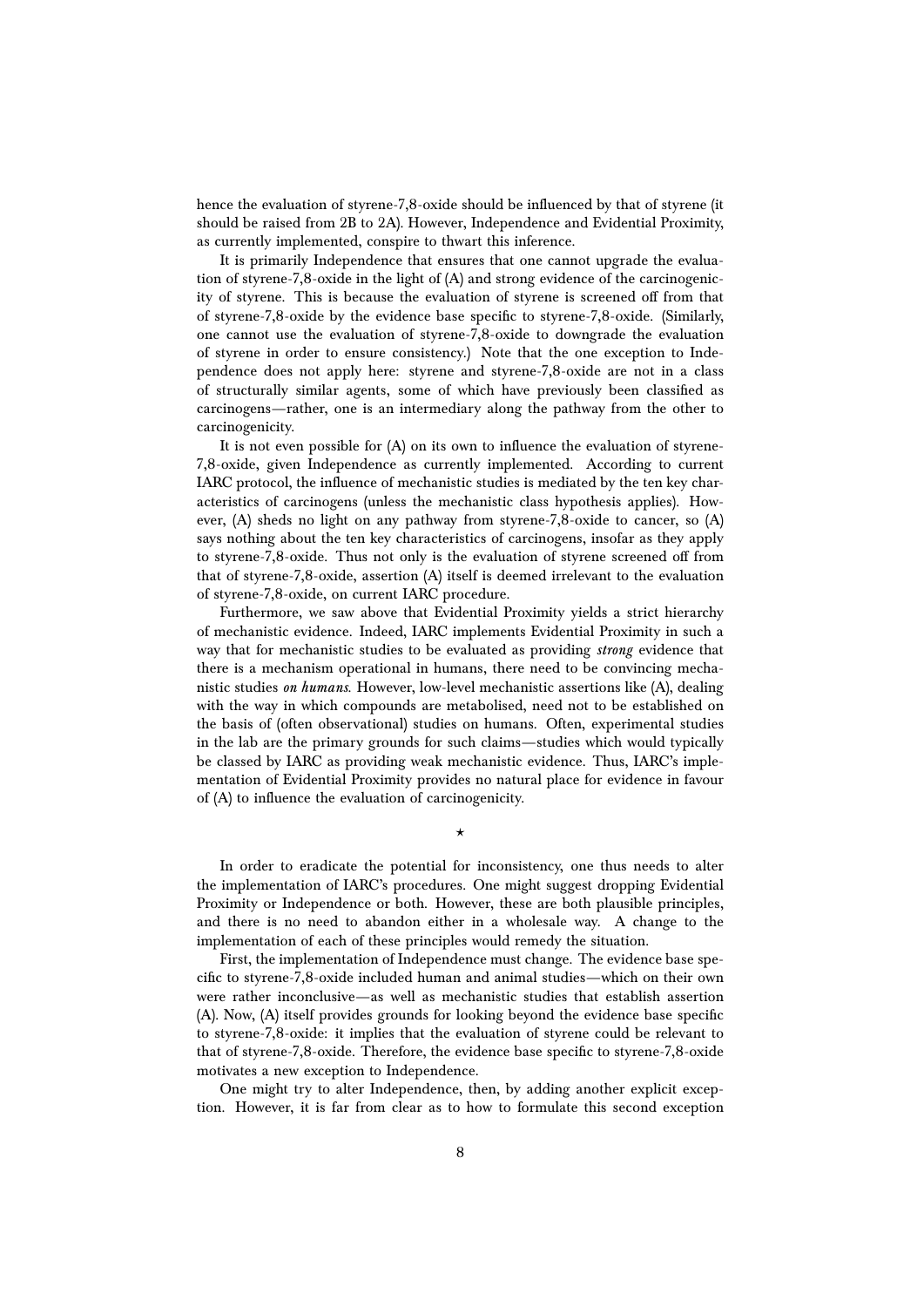in a way that is both general enough to be applicable in further cases, yet specific enough as to be plausible. One might try: 'if the agent can only cause cancer via a pathway upon which lies a second agent whose carcinogenicity has been considered, the classification of the first agent should not exceed that of the second agent.' But the second agent may have been evaluated at a time when less evidence was available, in which case the inconsistency may reflect this change of evidence and, if so, would be less troubling than the inconsistency identified above. In this case upgrading the rating of the second agent would not be an option unless the second agent were under consideration for re-evaluation. Any explicit formulation of this second exception to Independence will clearly be rather complicated. Moreover, it is likely that further exceptions will be needed to deal with similar situations in which where there are multiple causal pathways to carcinogenicity. The worry is that this proposal would increase the number of *ad hoc* exceptions to a core principle, would be complex, and the list of exceptions may yet remain incomplete.

The exception to Independence can, however, be pitched at a general level:

### *Independence.* Each agent should be assessed solely on the basis of evidence specific to that agent, *unless there is mechanistic evidence in that evidence base that warrants taking other evaluations into account*.

The advantage of this formulation is that it encompasses the mechanistic class exception (where the evidence base includes mechanistic evidence that the agent is in a class of agents established to cause cancer in the same way) as well as the mechanistic pathway exception—e.g., assertion (A)—and more complex variants of this exception. By reformulating Independence in this way, we avoid the need for a list of concrete exceptions that would appear both *ad hoc* and potentially incomplete.

In addition, the implementation of Evidential Proximity must also change. In IARC's methodology as outlined above, mechanistic studies in humans on the agent in question are required for the mechanistic evidence to count as 'strong' and to warrant a substantial upgrade in the preliminary evaluation of an agent. This restriction is appropriate in relation to evidence for the key characteristics of carcinogens, but it is not necessarily appropriate when considering the exceptions to Independence. That an agent is a member of a mechanistic class may be established by bench work in the laboratory—studies on humans or animals may not be required. Similarly, a pathway hypothesis such as (A) may be established by studies other than those carried out on humans. In sum, non-human mechanistic studies may be sufficient to establish specific mechanistic hypotheses other than the ten key characteristics of carcinogens. The formulation of Evidential Proximity in [§2](#page-1-0) remains intact, but its implementation needs to depend on the specific mechanistic hypothesis under consideration.

The proposal is, then, that Independence and Evidential Proximity should be implemented more flexibly. Independence requires a general exception and, when considering evidence relevant to this exception, Evidential Proximity should not invariably be taken to require evidence obtained on humans. IARC working groups responsible for the evaluation of mechanistic studies would be expected to focus on the ten key characteristics of carcinogens, and on evidence in humans, unless there is compelling evidence for some other specific mechanistic hypothesis, such as the mechanistic class hypothesis or a mechanistic pathway hypothesis analogous to (A). There will be others, no doubt. There is no need to formulate every such hypothesis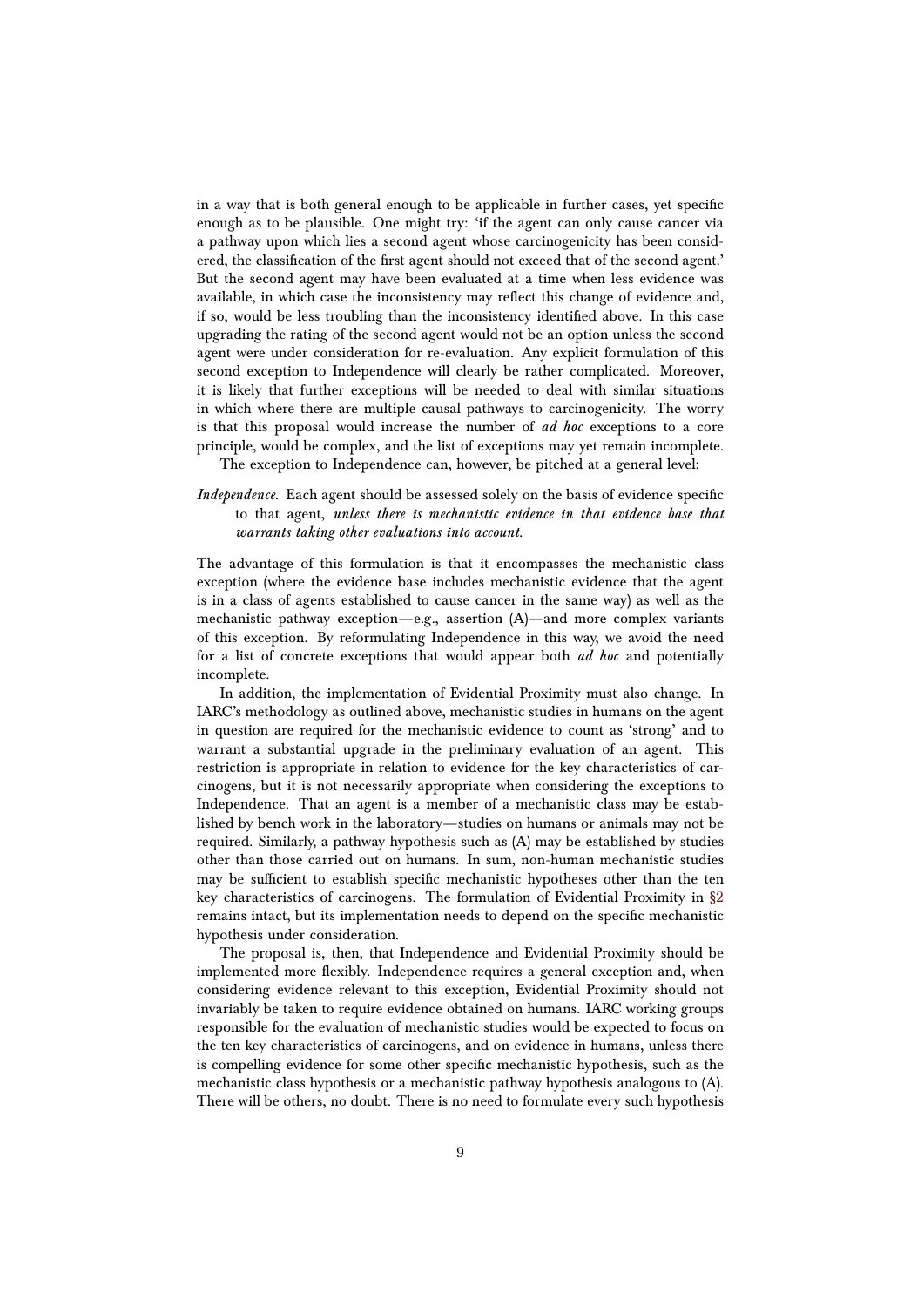in advance as an explicit exception. Mechanistic evidence influences assessments of causation in heterogeneous ways [\(Parkkinen et al.,](#page-11-9) [2018\)](#page-11-9) and it suffices that the mechanistic working group be receptive to new possibilities.

# **§5**

## **IARC's revised Preamble**

<span id="page-9-0"></span>Thus far I have suggested that the problem posed by styrene and styrene-7,8-oxide can be mitigated by increasing the range of specific mechanism hypotheses that can influence the overall classification of an agent. This change can be thought of as replacing an *ad hoc* exception to the Independence principle by a general exception and by implementing Evidential Proximity in a more nuanced way. It turns out that IARC's new Preamble, [IARC](#page-11-1) [\(2019\)](#page-11-1), leaves some room for this additional flexibility, as we shall now see.

Perhaps the main innovation in the 2019 Preamble is with regard to the treatment of mechanistic studies. Mechanistic studies are now treated on a par with human studies and animal studies, rather than having a subsidiary role whereby human and animal studies determine a preliminary classification as per Fig. [2](#page-3-0) and mechanistic studies can be used to make small adjustments to the final classification (Fig. [3\)](#page-4-0). This change reflects increasing recognition that, in general, mechanistic evidence should be treated on a par with clinical and epidemiological studies when assessing causality (Fig. [1\)](#page-2-0).

The Preamble now explicitly acknowledges the centrality of the ten key characteristics of carcinogens to the evaluation of mechanistic studies [\(IARC,](#page-11-1) [2019,](#page-11-1) §B.4.b). (The Preamble emphasises that these ten characteristics are not detailed descriptions of mechanistic pathways from the agent to cancer, but are key features of such pathways that are indicative of carcinogenicity.) Importantly, the 2019 Preamble also provides room for 'evidence that falls outside of the recognized key characteristics of carcinogens, reflecting emerging knowledge or important novel scientific developments on carcinogen mechanisms' [\(IARC,](#page-11-1) [2019,](#page-11-1) p. 32). While this provision is chiefly intended to allow for revisions to the list of key characteristics of carcinogens in the period before the next update of the Preamble, it can also be construed as providing space for specific mechanism hypotheses other than the key characteristics, such as assertion (A). Thus the general exception to Independence, outlined above, is compatible with the approach to mechanistic studies set out in the 2019 Preamble. Likewise, although the new Preamble does not explicitly mention specific mechanism hypotheses other than the ten characteristics of carcinogens and the mechanistic class hypothesis, it only requires studies on humans when classifying mechanistic evidence for the key characteristics of carcinogens as strong. This leaves open the possibility that a mechanistic pathway hypothesis such as (A) can be treated analogously to the mechanistic class hypothesis. Thus the recommendations put forward in this paper are compatible with IARC's general principles as currently formulated.

In the light of Fig. [1,](#page-2-0) the evidential relationships at the core of IARC's 2019 methodology can be conceptualised by means of Fig. [4.](#page-10-0) The team responsible for an evaluation encompasses four working groups, looking at exposure characterisation, human studies, animal studies and mechanistic studies respectively. Human studies, in the light of what is known about exposure, can directly test the claim that the agent under investigation is correlated with cancer in humans. If it is, and if there are sufficiently many high quality studies, and if these studies are suffi-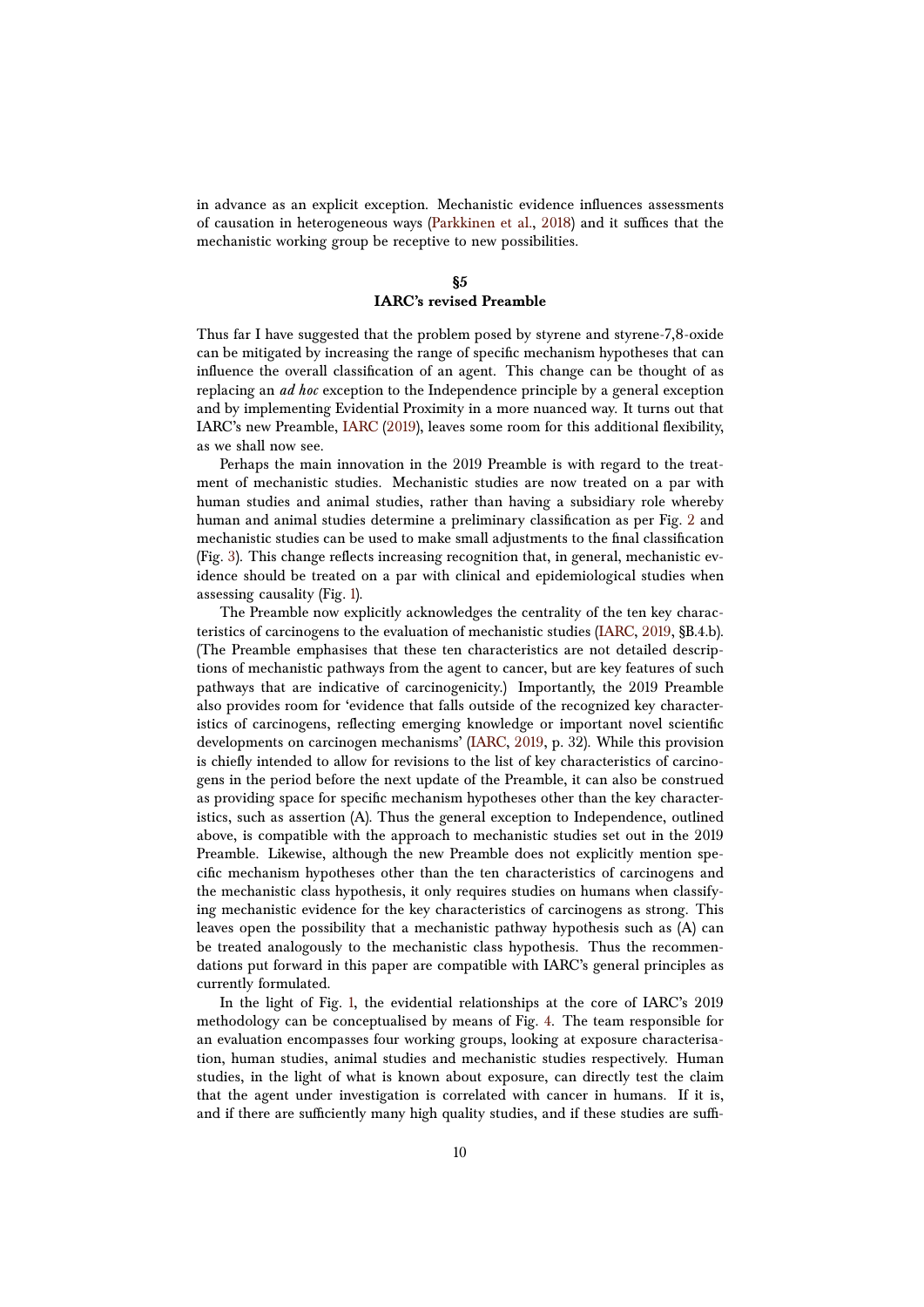

<span id="page-10-0"></span>Figure 4: Evidential relationships for IARC's evaluations.

ciently concordant, they can also confirm the general mechanistic claim that there exists some mechanism of carcinogenicity in humans that is responsible for this correlation, thereby confirming the overall causal claim. Animal studies can also confirm this correlation claim and general mechanistic claim, as long as it is established that the mechanisms of carcinogenicity in those animals are sufficiently similar to those in humans. In addition, mechanistic studies test the general mechanistic claim via the key characteristics of carcinogens. Crucially, other specific mechanism hypotheses, such as (A), may also be relevant to the truth of the general mechanistic claim, and the proposal is that they should be taken into account where applicable. Such a hypothesis can motivate moving beyond the evidence base of the agent under investigation: thanks to (A), for example, the evaluation of styrene is relevant to the assessment of styrene-7,8-oxide and should influence its overall evaluation. This requires no change to the overall picture—just a recognition that 'other specific mech. hypotheses' can include hypotheses such as (A) in addition to the mechanistic class hypothesis.

#### **§6 Conclusion**

## In this paper I have argued that IARC's procedures conform to two general principles, Evidential Proximity and Independence. Both of these principles are plausible, from an epistemological point of view. Recent work on extrapolation provides support for Evidential Proximity, and Independence captures the evidentialist precept that studies relevant to a causal claim should screen off the evaluation of that claim from other causal judgements.

We saw that the implementation of these general principles needs some care. The case of styrene and styrene-7,8-oxide poses a problem for the current imple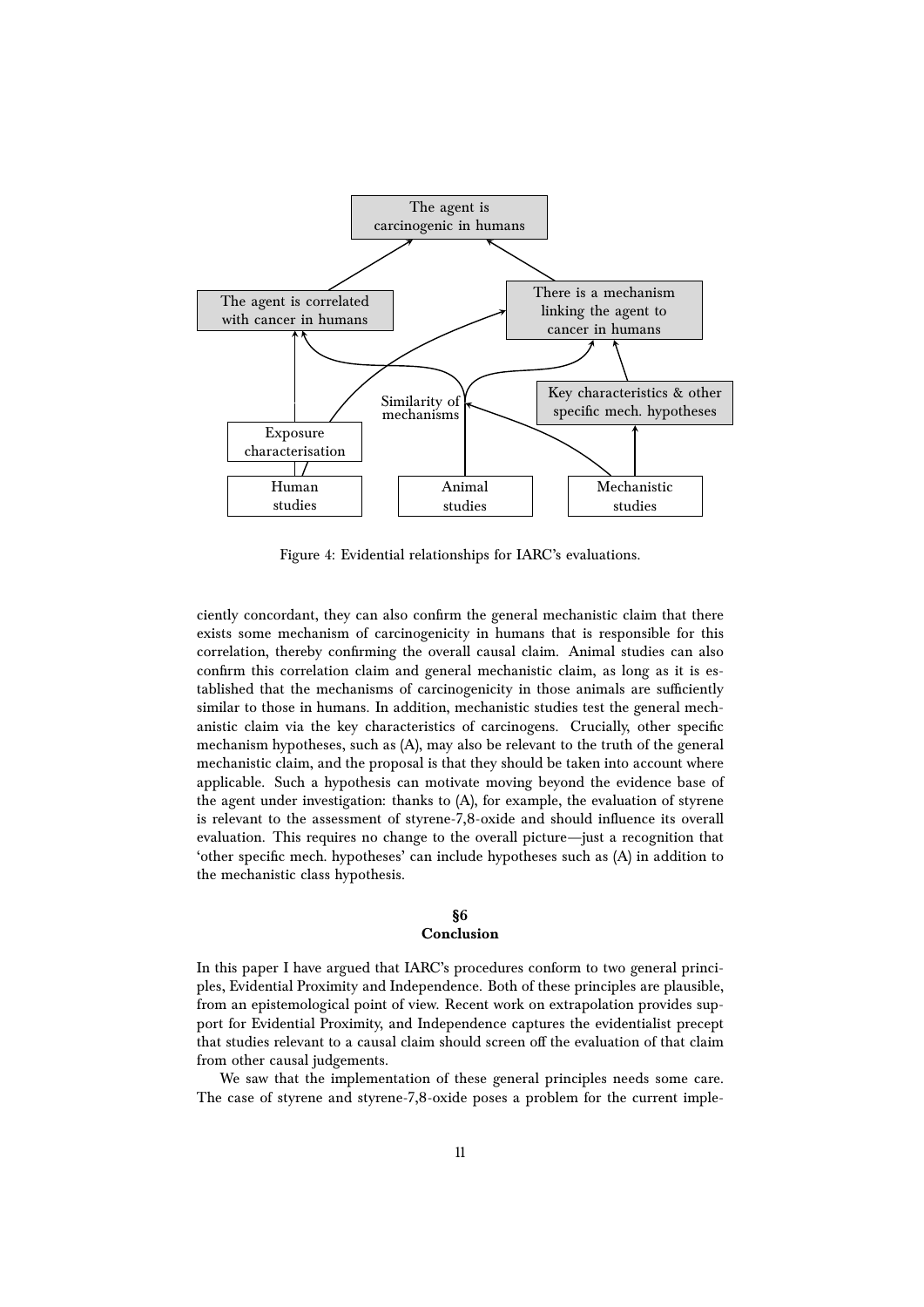mentation of IARC's rules for assessing carcinogenicity. This is a problem readily solved, however. Incoherence can be avoided by formulating a general exception to Independence and implementing Evidential Proximity more flexibly where this exception applies.

The points made here readily generalise to other situations in which causal claims are systematically evaluated. Evidential Proximity and Independence remain credible when assessing other forms of exposure and when assessing the effectiveness of interventions. In any such situation, it is hard to limit in advance the range of specific mechanism hypotheses that might be relevant. Rather, the pertinent specific mechanism hypotheses can be expected to vary from causal claim to causal claim [\(Parkkinen et al.,](#page-11-9) [2018,](#page-11-9) §5.1).

#### **Acknowledgements**

I am grateful to IARC for allowing me to attend their evaluation of styrene, styrene-7,8-oxide and quinolene, held on 20-28 March 2018, as an observer, to Kate Guyton and Kurt Straif at IARC for very helpful discussions, to Michael Wilde for comments on an earlier draft, and to two anonymous referees for insightful suggestions. This research was supported by a grant from the UK Arts and Humanities Research Council for the project *Evaluating evidence in medicine*.

#### **Bibliography**

- <span id="page-11-0"></span>Clarke, B., Gillies, D., Illari, P., Russo, F., and Williamson, J. (2014). Mechanisms and the evidence hierarchy. *Topoi*, 33(2):339–360.
- <span id="page-11-4"></span>IARC (1999). *Some chemicals that cause tumours of the kidney or urinary bladder in rodents and some other substances*, volume 73 of *IARC Monographs Series*. International Agency for Research on Cancer, Lyon. [http://monographs.iarc.fr/](http://monographs.iarc.fr/ENG/Monographs/vol73/mono73.pdf) [ENG/Monographs/vol73/mono73.pdf](http://monographs.iarc.fr/ENG/Monographs/vol73/mono73.pdf).
- <span id="page-11-5"></span>IARC (2006). *IARC Monographs on the Evaluation of Carcinogenic Risks to Humans: Preamble*. Lyon. [https://monographs.iarc.fr/wp-content/uploads/](https://monographs.iarc.fr/wp-content/uploads/2019/01/Preamble_updated2015.pdf) [2019/01/Preamble\\_updated2015.pdf](https://monographs.iarc.fr/wp-content/uploads/2019/01/Preamble_updated2015.pdf).
- <span id="page-11-3"></span>IARC (2012). *Chemical agents and related occupations*, volume 100F of *IARC Mongraphs Series*. International Agency for Research on Cancer, Lyon. [http:](http://monographs.iarc.fr/ENG/Monographs/vol100F/mono100F.pdf) [//monographs.iarc.fr/ENG/Monographs/vol100F/mono100F.pdf](http://monographs.iarc.fr/ENG/Monographs/vol100F/mono100F.pdf).
- <span id="page-11-8"></span>IARC (2018). Carcinogenicity of quinoline, styrene, and styrene-7,8-oxide. *The Lancet Oncology*, 19(6):728–729.
- <span id="page-11-1"></span>IARC (2019). *IARC Monographs on the Evaluation of Carcinogenic Hazards to Humans: Preamble*. Lyon. [https://monographs.iarc.fr/wp-content/](https://monographs.iarc.fr/wp-content/uploads/2019/01/Preamble-2019.pdf) [uploads/2019/01/Preamble-2019.pdf](https://monographs.iarc.fr/wp-content/uploads/2019/01/Preamble-2019.pdf).
- <span id="page-11-9"></span>Parkkinen, V.-P., Wallmann, C., Wilde, M., Clarke, B., Illari, P., Kelly, M. P., Norell, C., Russo, F., Shaw, B., and Williamson, J. (2018). *Evaluating evidence of mechanisms in medicine: principles and procedures*. Springer, Cham, Switzerland.
- <span id="page-11-7"></span>Parkkinen, V.-P. and Williamson, J. (2017). Extrapolating from model organisms in pharmacology. In La Caze, A. and Osimani, B., editors, *Uncertainty in pharmacology: epistemology, methods, and decisions*. Springer, Dordrecht.
- <span id="page-11-2"></span>Russo, F. and Williamson, J. (2007). Interpreting causality in the health sciences. *International Studies in the Philosophy of Science*, 21(2):157–170.
- <span id="page-11-6"></span>Smith, M. T., Guyton, K. Z., Gibbons, C. F., Fritz, J. M., Portier, C. J., Rusyn, I., DeMarini, D. M., Caldwell, J. C., Kavlock, R. J., Lambert, P. F., Hecht, S. S.,